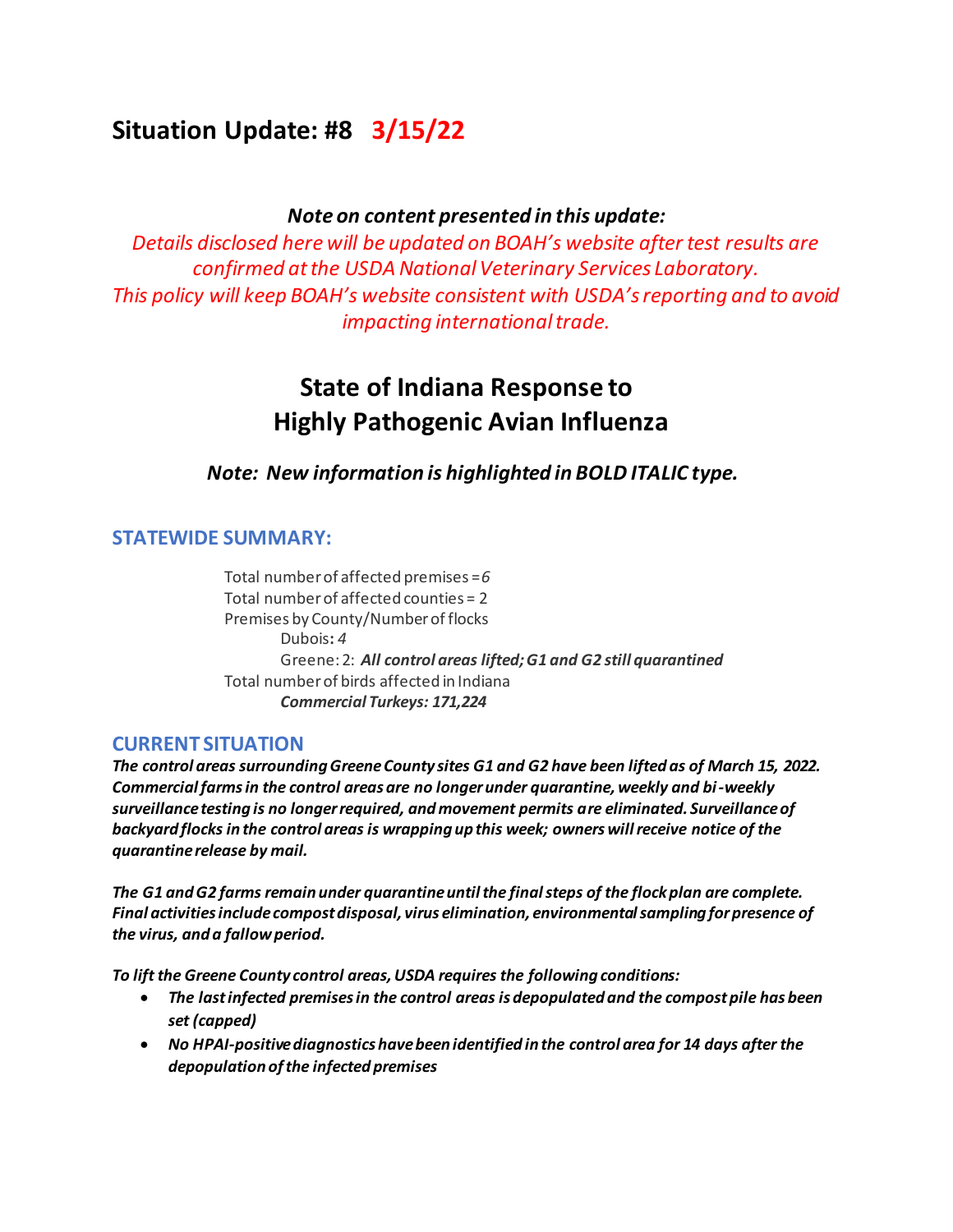- *Initial virus elimination activities on the last infected premises are complete (including outside areas of the site, equipment, trucks, and other potential fomites used in the depopulation activities)*
- *Required surveillance in the control area (commercial and backyard premises) has been completed; no evidence of HPIA infection was found in the control area*
- *Surveillance requirements for international and bilateral trade are being conducted and may continue*

*SURVEILLANCE TESTING: Testing of flocks in the control areas is important to verifying the virus has not spread in the area. Testing within the 10-km control area and the additional 10-km surveillance zone will continue until restrictions are lifted. Total number of laboratory tests run:*

#### *Tests of commercial flocks: 1,314 Tests of hobby/backyard flocks: 307*

*HOBBY/BACKYARD FLOCK SURVEILLANCE:* BOAH staff continue to reach out to known hobby/backyard poultry owners in the control areasto schedule testing of birds to ensure the virus is not present. To date, *89 hobby flock*s have been sampled; laboratory testing determined them as negative. Hobby poultry owners in Southern Dubois County or Greene County should contact BOAH at 317-544-2387 to schedule testing at no charge.

*WILD BIRD SURVEILLANCE: USDA Wildlife Services is assisting with surveillance of wild birds in and near the control areas. Samples from waterfowl, pigeons, European starlings and other species have been submitted for laboratory testing; results are currently pending, but will be reported when they become available.*

*As of 7 March 2022, the available epidemiologic data and analysis of over 200 full genome H5N1 HPAI sequences from wild and domestic birds supports independent wild bird introduction(s) for the initial detection in Dubois County and both detections in Greene County. Analysis will continue as data are available.*

## **BACKGROUND**

On Feb. 9, 2022, a confirmed case of H5N1 highly pathogenic avian influenza (HPAI) was identified in a single commercial turkey flock in Dubois County. This is the first report of HPAI in commercial poultry in the United States since 2020 and the first in Indiana since 2016. 

Samples were collected from the birds on Feb. 7 and submitted to the Indiana Animal Disease Diagnostic Laboratory (ADDL) at Purdue University after approximately one hundred birds died, flock appeared lethargic and decreased consumption of water. Tests indicated a likely infection of an H5 avian influenza virus. Under standard protocols, the results were reported to the Indiana State Board of Animal Health (BOAH), which authorized prompt transport of the samples to US Department of Agriculture's National Veterinary Services Laboratory (NVSL) in Ames, IA for confirmatory testing.  NVSL confirmed that the virus present was a highly pathogenic strain of H5N1 (with a Eurasian H5 goose/Guangdong lineage). Upon confirmation of HPAI, the 29,000 turkeys in the flock (known as Dubois 1) were depopulated to prevent the spread of the disease in the area.  

On Feb. 15 laboratory testing of a second commercial flock of turkeys in Dubois County has identified the H5 avian influenza virus (known as Dubois2). Upon confirmation of HPAI, the 26,473 turkeys in the flock were depopulated to prevent the spread of the disease in the area.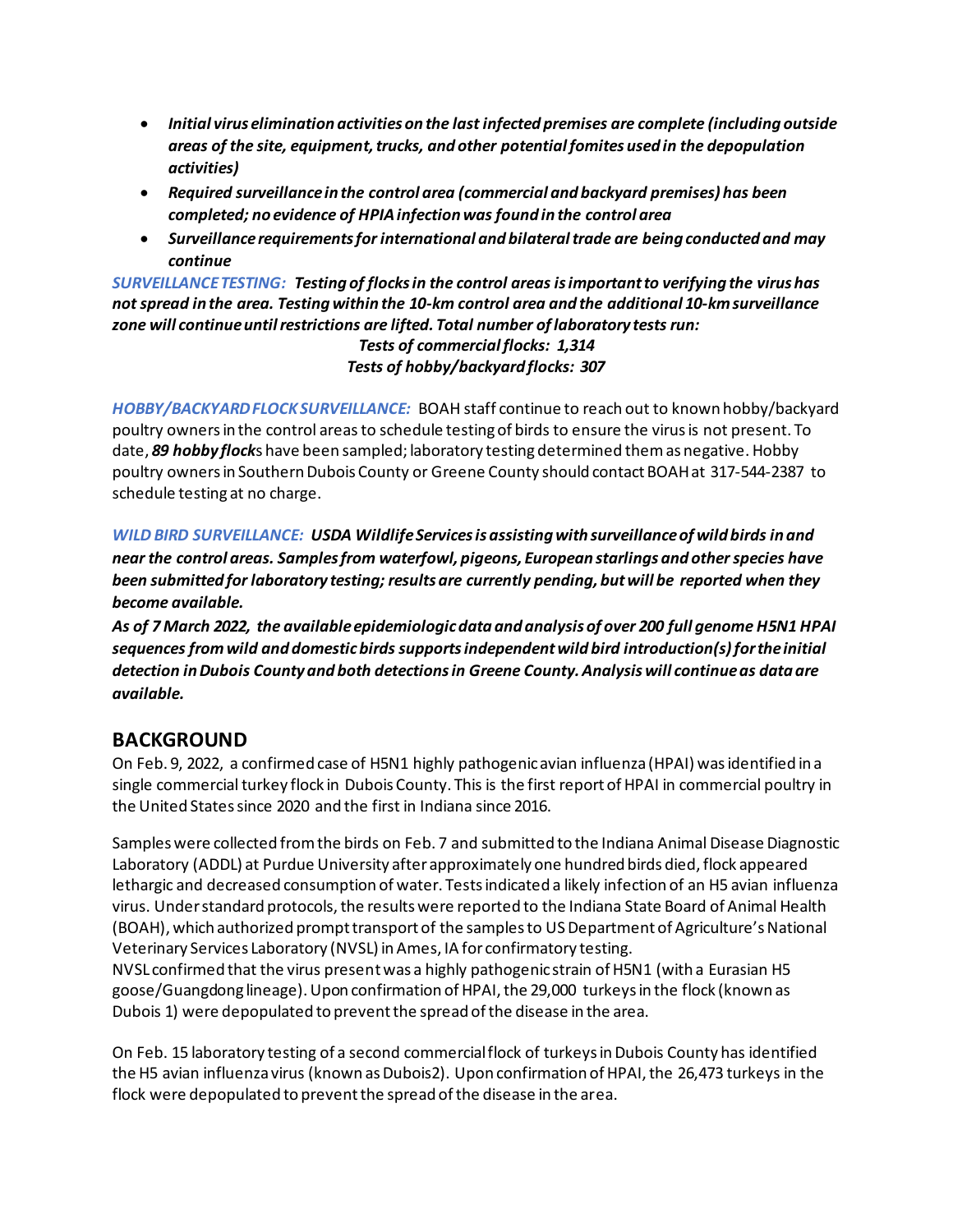On Feb. 17, laboratory testing of a commercial flock of turkeys in Greene County has identified the H5 avian influenza virus (known as Greene1). A total of 48,000 turkeys in the flock were depopulated. *Control area lifted on March 15; quarantine of site remains intact.*

On Feb. 18, laboratory testing identified H5 avian influenza (AI) in a commercial turkey flock in Greene County (known as Greene2). A total of 15,400 turkeys were depopulated. *Control area lifted on March 15; quarantine of site remains intact.*

On Feb. 22, laboratory testing identified H5 AI in commercial turkeys in Dubois County (Dubois3) about 2.5 miles west of Dubois1. H5N1 was subsequently confirmed by NVSL on Feb. 24. A total of 35,908 turkeys were depopulated.

On March 1, laboratory testing identified H5 AI in commercial turkeys in Dubois County (Dubois4) about 6/10-mile from Dubois1. *A total of 16,479 birds were depopulated. H5N1 was confirmed by NVSL on Mar. 1.*

A 10-km control area (CA) is established around each HPAI-affected flock. All commercial flocks in the control areas must be tested for avian influenza at least weekly. Small, hobby flocks are also subject to testing. A surveillance zone is also established in the 10-km circle beyond the control area. Flocks in the surveillance zone must be tested every other week.

## **RESPONSE**

As part of existing avian influenza response plans, federal and state partners are working jointly on additional surveillance and testing in areas around the affected flocks. The United States has the strongest AI surveillance program in the world, and USDA is working with its partners to actively look for the disease in commercial poultry operations, live bird markets and in migratory wild bird populations.

BOAH is working with multiple state and federal partners to respond to this event, including Indiana Department of Health, Indiana Department of Homeland Security, Indiana Department of Natural Resources, Indiana Department of Environmental Management, and USDA Veterinary Services, Wildlife Services and Farm Service Agency.

## **PUBLIC ADVISORIES**

#### *Food Safety*

Avian influenza *does not present a food safety risk*; poultry and eggs are safe to eat. Officials are not aware of any public health significance with this virus. No cases of human infection have been reported. Human health agencies will be monitoring workers and others in contact with birds to monitor for influenza-like illness.

#### *Animal Health*

Hobby poultry owners are encouraged to be aware of the signs of avian influenza and report illness and/or death to the **USDA Healthy Birds Hotline:  866-536-7593**. Callers will be routed to a state or federal veterinarian in Indiana for a case assessment. Dead birds should be double -bagged and refrigerated for possible testing.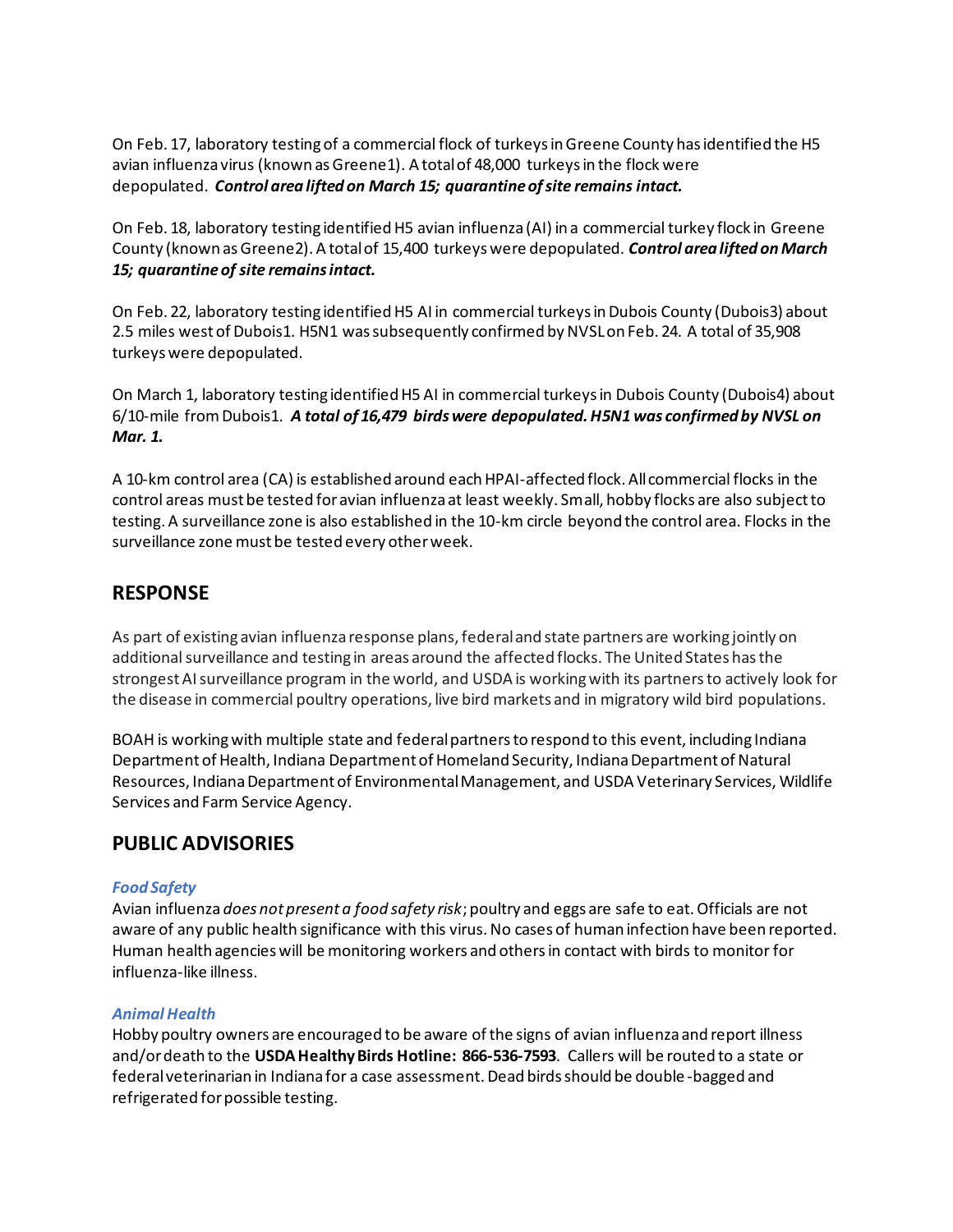Signs include:  sudden death without clinical signs; lack of energy or appetite; decreased egg production; soft-shelled or misshapen eggs; swelling or purple discoloration of head, eyelids, comb, hocks; nasal discharge; coughing; sneezing; lack of coordination; and diarrhea. A great resource for backyard bird health information is online at**:** www.aphis.usda.gov/aphis/ourfocus/animalhealth/animal-diseaseinformation/avian/defend-the-flock-program/dtf-resources/dtf-resources. 

Situation updates and status reports about ongoing avian influenza activities, along with critical diseaserelated information, will be posted online at:  https://www.in.gov/boah/speciesinformation/avianbirds/highly-pathogenic-avian-influenza/. Users may subscribe to email and/or text updates on a subscribe link at that page. 

#### *Human Health*

Recent detections of highly pathogenic avian influenza A H5N1 viruses (H5N1 bird flu) in wild birds and poultry pose a low risk to the health of the general public; however, rare human infections are possible. Human infections are most likely to be rare and happen in people with recreational or occupational exposures involving prolonged, unprotected close contact with infected birds or contaminated environments. CDC is taking routine preparedness measures to be ready in case human infections with these viruses happen. IDOH offers the following guidance documents for poultry growers and emergency responders to protect their health:

- Indiana Department of Health Avian Flu Producer Information
- Indiana Department of Health Avian Flu Post-Exposure Information

#### *Mental Health*

Community members who are affected by this animal health emergency are to be aware of the possible impact on their mental health and to seek assistance if needed. Available resources include:

- Lifespring Health Systems: Local to Jasper, IN; provides support/crisis counseling to the famers and workers on staff of farms affected.
	- o Call 812-482-3030
- Be Well Indiana: Feeling overwhelmed, stressed, anxious or alone? Call this free, confidential resource available 24/7 to anyone in the state of Indiana.
	- o Call 2-1-1 and enter your ZIP code.
	- $\circ$  Follow the prompts and select number 3 for the Be Well Crisis Helpline.
- Farm Aid: This organization connects farmers with helpful services, resources and opportunities specific to their individual needs. Call the Farmer Hotline for immediate assistance Monday through Friday from 9:00 AM to 10:00 PM Eastern time.   o Call 1-800-FARM-AID (1-800-327-6243).
- National Suicide Prevention Lifeline: Provides 24/7, free and confidential support for people in distress, as well as prevention and crisis resources for you or your loved ones.   o Dial 9-8-8 or call 1-800-273-TALK (1-800-273-8255).

## **ABOUT INDIANA POULTRY PRODUCTION**

Indiana is a leading producer of poultry, eggs and poultry products. Nationally, Indiana ranks number 1 in ducks, second in layer chickens and table eggs, and third in turkeys, as well as a major producer of broilers. Dubois County is Indiana's leading turkey-producing county.